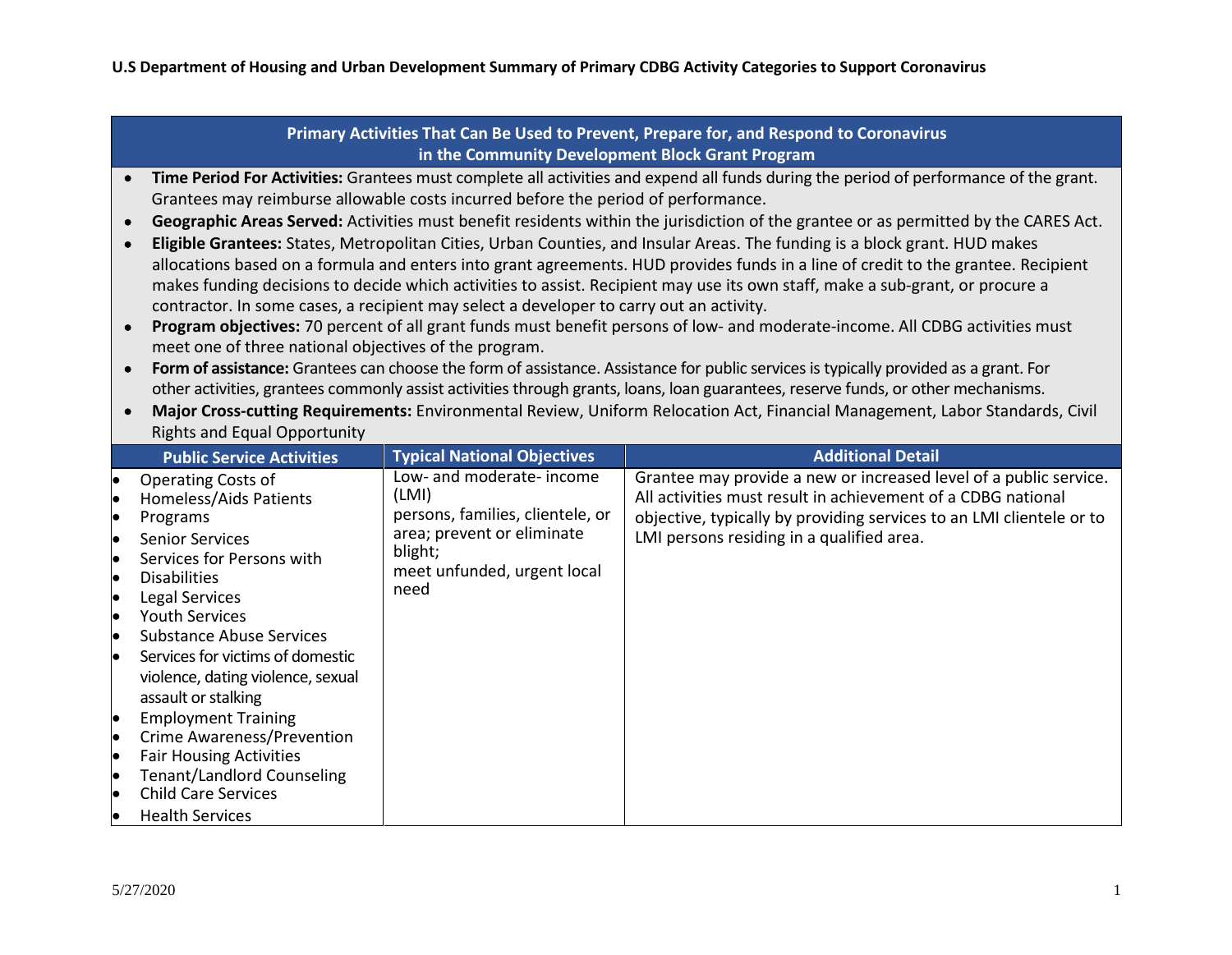**U.S Department of Housing and Urban Development Summary of Primary CDBG Activity Categories to Support Coronavirus** 

| Abused and Neglected Children<br><b>Mental Health Services</b><br><b>Screening for Lead-Based</b><br>Paint/Lead Hazards Poisoning<br><b>Subsistence Payments</b><br>le<br><b>Security Deposits</b><br><b>Food Banks</b><br>Housing Information and<br><b>Referral Services</b><br><b>Housing Counseling</b>                                                                                                                                                              |                                                                                     |                                                                                                                                                                                                                                                                                                                                                                                 |
|--------------------------------------------------------------------------------------------------------------------------------------------------------------------------------------------------------------------------------------------------------------------------------------------------------------------------------------------------------------------------------------------------------------------------------------------------------------------------|-------------------------------------------------------------------------------------|---------------------------------------------------------------------------------------------------------------------------------------------------------------------------------------------------------------------------------------------------------------------------------------------------------------------------------------------------------------------------------|
| <b>Housing-Related Activities</b><br>(Mostly Housing Preservation)                                                                                                                                                                                                                                                                                                                                                                                                       | <b>Typical National Objectives</b>                                                  | <b>Additional Detail</b>                                                                                                                                                                                                                                                                                                                                                        |
| Rehabilitation: Single and<br>$\bullet$<br>Multi-Unit Residential<br>Construction of<br>$\bullet$<br>Housing (limited)<br>Direct Homeownership<br>$\bullet$<br>Assistance<br><b>Housing Counseling</b><br>$\bullet$<br><b>Public Housing Modernization</b><br>$\bullet$<br><b>Energy Efficiency</b><br>$\bullet$<br>Improvements<br><b>Rehabilitation Administration</b><br>$\bullet$<br>Lead-Based Paint/Lead Hazard<br>$\bullet$<br>Test/Abatement<br>Code Enforcement | LMI households; prevent or<br>eliminate blight; meet<br>unfunded, urgent local need | Grantee may rehabilitate or reconstruct or convert structures,<br>provide homeownership assistance, and housing counseling.<br>Includes all activity costs such as applicant intake, construction<br>specs and procurement, and construction. All activities must result<br>in achievement of a CDBG national objective, typically by<br>providing housing to an LMI household. |
| <b>Public Improvements and Facilities</b>                                                                                                                                                                                                                                                                                                                                                                                                                                | <b>Typical National Objectives</b>                                                  | <b>Additional Detail</b>                                                                                                                                                                                                                                                                                                                                                        |
| <b>Senior Centers</b><br>Facility for Persons with<br><b>Disabilities</b>                                                                                                                                                                                                                                                                                                                                                                                                | LMI households; prevent or<br>eliminate blight; meet<br>unfunded, urgent local need | Grantee may acquire, construct, reconstruct, or rehabilitate a<br>public facility or improvement. All activities must result in<br>achievement of a CDBG national objective, typically by providing<br>access to a facility or improvement to an LMI clientele or to LMI                                                                                                        |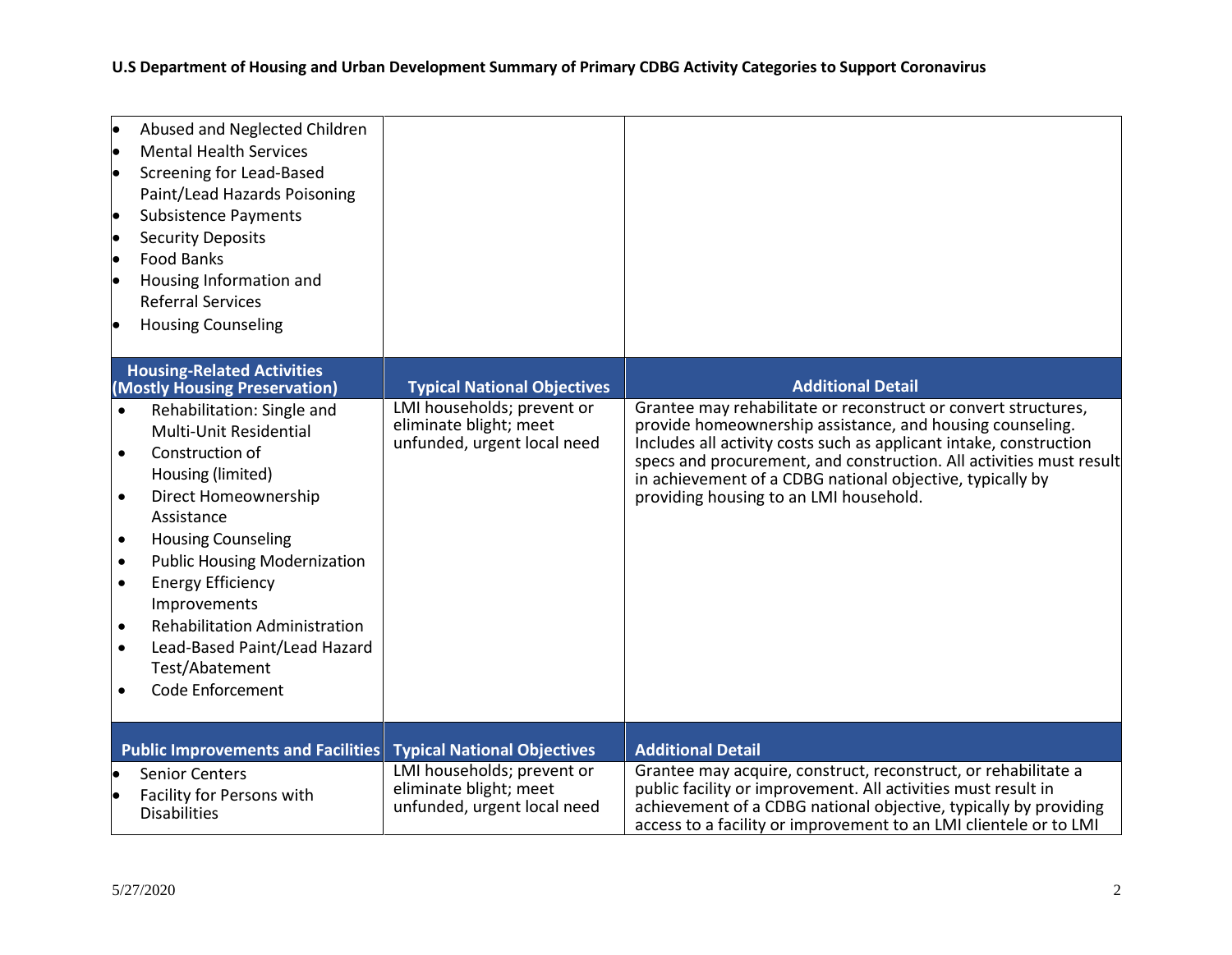| Homeless Facilities (not<br>operating costs)           |                                                                | persons residing in a qualified area.                                                                                                       |
|--------------------------------------------------------|----------------------------------------------------------------|---------------------------------------------------------------------------------------------------------------------------------------------|
| Youth Centers/Facilities                               |                                                                | Duplications: Start by looking for possible federal duplications with:                                                                      |
| <b>Neighborhood Facilities</b><br>lo                   |                                                                | FEMA Disaster Relief Fund and Public Assistance, Treasury                                                                                   |
| Parks, Recreational Facilities                         |                                                                | Coronavirus Relief Fund, USDA programs; local duplications with                                                                             |
|                                                        |                                                                | previously committed and available financial resources.                                                                                     |
| <b>Parking Facilities</b><br>lo                        |                                                                |                                                                                                                                             |
| Solid Waste Disposal Facilities<br>lo                  |                                                                |                                                                                                                                             |
| <b>Flood and Drainage Facilities</b>                   |                                                                |                                                                                                                                             |
| Water/Sewer Improvements                               |                                                                |                                                                                                                                             |
| Sidewalks                                              |                                                                |                                                                                                                                             |
| <b>Child Care Centers</b>                              |                                                                |                                                                                                                                             |
| Fire Stations/Equipment<br>lo                          |                                                                |                                                                                                                                             |
| <b>Health Facilities</b>                               |                                                                |                                                                                                                                             |
| <b>Removal of Architectural Barriers</b>               |                                                                |                                                                                                                                             |
|                                                        |                                                                |                                                                                                                                             |
| <b>Activities to Acquire Real Property</b>             | <b>Typical National Objectives</b>                             | <b>Additional Detail</b>                                                                                                                    |
| <b>Acquisition of Property</b>                         | Low- and moderate- income<br>(LMI) persons, families, or area; | Grantee may buy, clean up, demolish, dispose of, and relocate<br>occupants from a property for a public purpose.                            |
| Disposition                                            | prevent or eliminate blight;                                   |                                                                                                                                             |
| <b>Clearance and Demolition</b>                        | meet unfunded, urgent local                                    |                                                                                                                                             |
| Clean-up of Contaminated                               | need                                                           |                                                                                                                                             |
| Sites/Brownfields                                      |                                                                |                                                                                                                                             |
| Relocation<br>lo                                       |                                                                |                                                                                                                                             |
| <b>Economic Development Activities</b>                 | <b>Typical National Objectives</b>                             | <b>Additional Detail</b>                                                                                                                    |
| Rehabilitation: Publicly or<br>lo                      | Low- and moderate- income<br>(LMI) persons, families, or area; | Grantee may assist commercial or industrial activities or provide<br>direct financial or technical assistance to for profit businesses. All |
| Privately Owned Commercial/<br>Industrial              | businesses providing LMI jobs                                  | activities must result in achievement of a CDBG national objective,                                                                         |
|                                                        | or services; prevent or                                        | typically by creating or retaining permanent LMI jobs or serving an                                                                         |
| Commercial/Industrial Land<br>Acquisition/ Disposition | eliminate blight; meet                                         | LMI area. Project examples range from working capital loans, to                                                                             |
| Commercial/Industrial                                  | unfunded, urgent local need                                    | neighborhood store expansion, to construction of railheads and                                                                              |
| Infrastructure Development                             |                                                                | seaports.                                                                                                                                   |
| <b>Commercial/Industrial Building</b>                  |                                                                |                                                                                                                                             |
| Acquisition, Construction,                             |                                                                |                                                                                                                                             |
| Rehabilitation                                         |                                                                |                                                                                                                                             |
| <b>ED Direct: Financial Assistance</b>                 |                                                                |                                                                                                                                             |
| to For-Profit Businesses                               |                                                                |                                                                                                                                             |